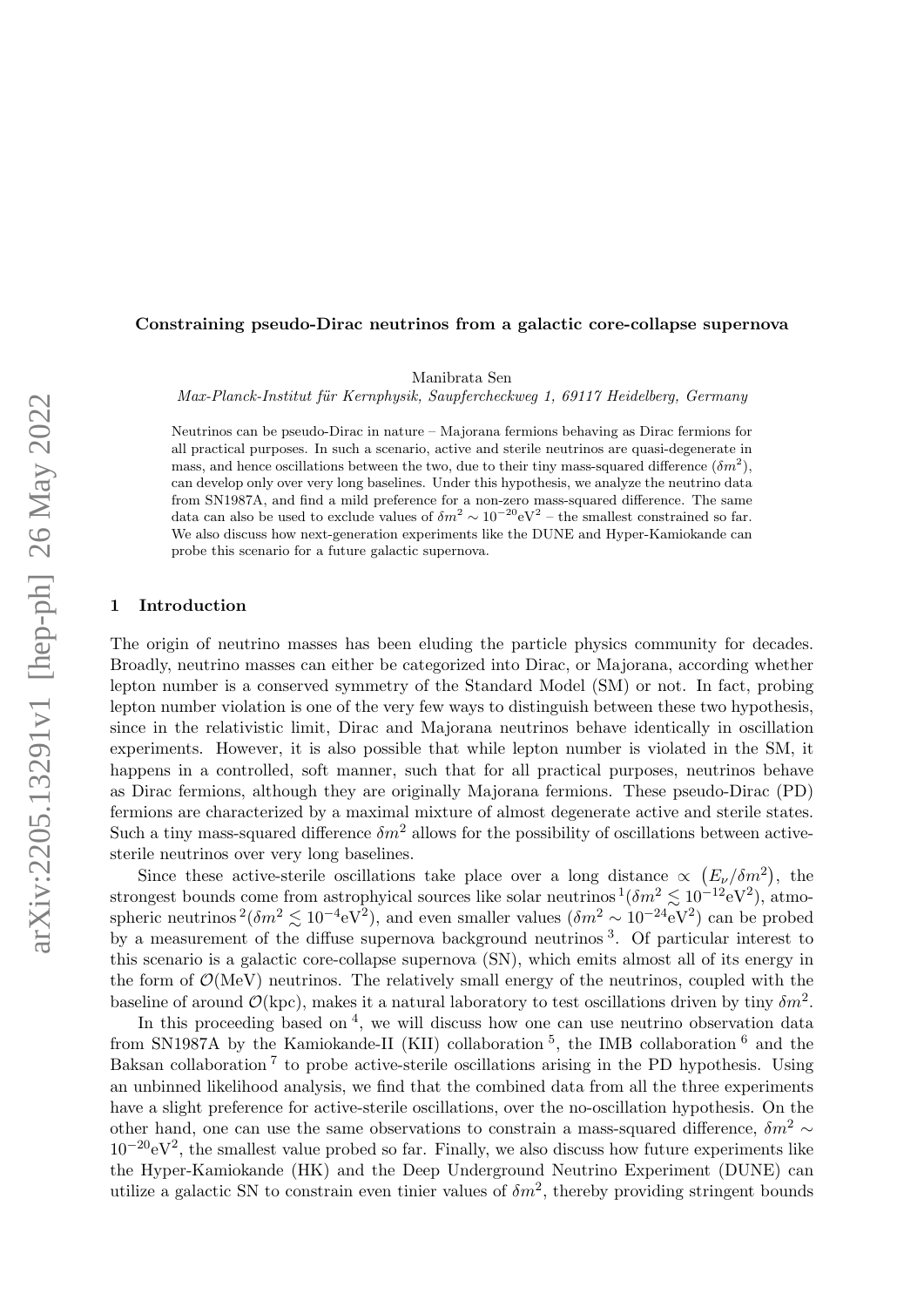on the PD hypothesis.

### 2 Pseudo-Dirac Neutrinos

The SM can be minimally extended by adding three right handed neutrinos  $(N)$ . After electroweak symmetry breaking, the neutrino mass matrix  $(M_{\nu})$  consists of a Dirac mass term, troweak symmetry breaking, the neutrino mass matrix  $(M_{\nu})$  consists of a Dirac mass term,<br>given by  $Yv/\sqrt{2}$  (where  $v/\sqrt{2}$  denotes the Higgs vacuum expectation value, and Y refers to the Yukawa matrix), and a Majorana mass  $(M_N)$  term. The limit of soft lepton-number violation is achieved by setting  $M_N \ll Yv$ , such that  $M_N$  breaks the degeneracy between the masses of the left and right handed states. In such a limit,  $M_{\nu}$  can be diagonalized by a 6  $\times$  6 unitary matrix, consisting of two diagonal unitary matrices: the PMNS matrix  $U$ , and another unitary matrix  $U_N$  that diagonalizes the sterile sector<sup>[8](#page-3-7)</sup>. A neutrino flavor field  $\nu_{\beta L}$  ( $\beta = e, \mu, \tau$ ) can be written as a superposition of an active and a sterile field, such that  $\nu_{\beta L} = U_{\beta k} (\nu_{ks} + i \nu_{ka})/\sqrt{2}$ for  $k = 1, 2, 3$ . Note that due to the smallness of  $M_N$ , the states are maximally mixed, and have quasi-degenerate masses  $m_{ks,ka}^2 = m_k^2 \pm \delta m_k^2/2$ . Henceforth, for simplicity, we will drop the subscript k, and assume that the mass difference is the same for all states, given by  $\delta m^2$ .

If the  $\delta m^2$  is much smaller than the mass-squared differences associated with the solar and atmospheric differences, oscillations due to the latter are averaged out over astrophysical distances, whereas those due to  $\delta m^2$  survive. The oscillation probability between  $\nu_\beta$  and  $\nu_\gamma$ , driven by  $\delta m^2$ , can be computed as,

<span id="page-1-1"></span>
$$
P_{\beta\gamma} = \frac{1}{2} \left( 1 + e^{-\left(\frac{L}{L_{\text{coh}}}\right)^2} \cos\left(\frac{2\pi L}{L_{\text{osc}}}\right) \right) \times \sum_{k} |U_{\beta k}|^2 |U_{\gamma k}|^2 , \qquad (1)
$$

where  $L_{\rm osc} = (4\pi E_\nu)/(\delta m^2)$  indicates the oscillation length for a neutrino of energy  $E_\nu$ . Neutrinos traversing astrophysical baselines can be sensitive to decoherence due to separation of trinos traversing astrophysical baselines can be sensitive to deconerence due to separation of wavepackets after a certain distance, given by  $L_{\text{coh}} = (4\sqrt{2}E_{\nu}^2\sigma_x)/(|\delta m^2|)$ , where  $\sigma_x$  measures the size of the neutrino wave-packet.

### 3 Application to neutrino data from SN1987A

The neutrino fluence from a SN at a distance d can be approximated by the alpha-fit spectra  $^{11}$  $^{11}$  $^{11}$ ,

<span id="page-1-0"></span>
$$
\phi_{\beta}(E_{\nu}) = \frac{\mathcal{E}_{\text{tot}}}{E_{0\beta}} \frac{1}{4\pi d^2} \frac{(1+\alpha)^{1+\alpha}}{\Gamma(1+\alpha)} \left(\frac{E_{\nu}}{E_{0\beta}}\right)^{\alpha} e^{-(1+\alpha)\frac{E_{\nu}}{E_{0\beta}}},\tag{2}
$$

where  $E_{0\beta}$  is the average energy for  $\nu_{\beta}$ , and  $\mathcal{E}_{\text{tot}}$  gives the total energy emitted in ergs. Here,  $\alpha = 2.3$  determines the width of the distributions, and we fix  $d = 50$  kpc.

To test our hypothesis, we consider that the fluence in Eq. [2](#page-1-0) gets processed by the PD probability in Eq. [1,](#page-1-1) and fit it to the  $\mathcal{O}(30)$  events observed in KII, IMB and Baksan in total. We perform an unbinned extended likelihood  $(\mathscr{L})$  analysis for each experiment, by carefully adopting the background treatment<sup>[9](#page-3-9)</sup>. We take effectively two flavors  $e$ , and  $x$ , which can be a linear combination of  $\mu$  and  $\tau$ . We fit the parameters  $\{\mathcal{E}_{\text{tot}}, E_{0e}, E_{0x}, \delta m^2\}$ , while  $\sigma_x = 10^{-13}$  m is kept fixed  $10$ .

In the left panel of Fig. [1,](#page-1-0) we demonstrate the results of our fit through  $\Delta \chi^2 \equiv -2(\ln \mathscr{L} \ln \mathcal{L}_{\text{max}}$ , which is calculated as a function of  $\delta m^2$ , by marginalizing over the other parameters. In this analysis, values of  $\delta m^2 < 10^{-21}$ eV<sup>2</sup> correspond to no active-sterile oscillations, as the oscillation lengths are longer than what is relevant for a galactic SN. We find that KII (lightblue dashed) prefers a non-zero  $\delta m^2$  at a  $\Delta \chi^2 \approx 1.1$  over the non-oscillation hypothesis. This is primarily because KII observed zero events in the energy range between (21MeV, 31MeV), which is better explained in the PD hypothesis due to the presence of an oscillation minima.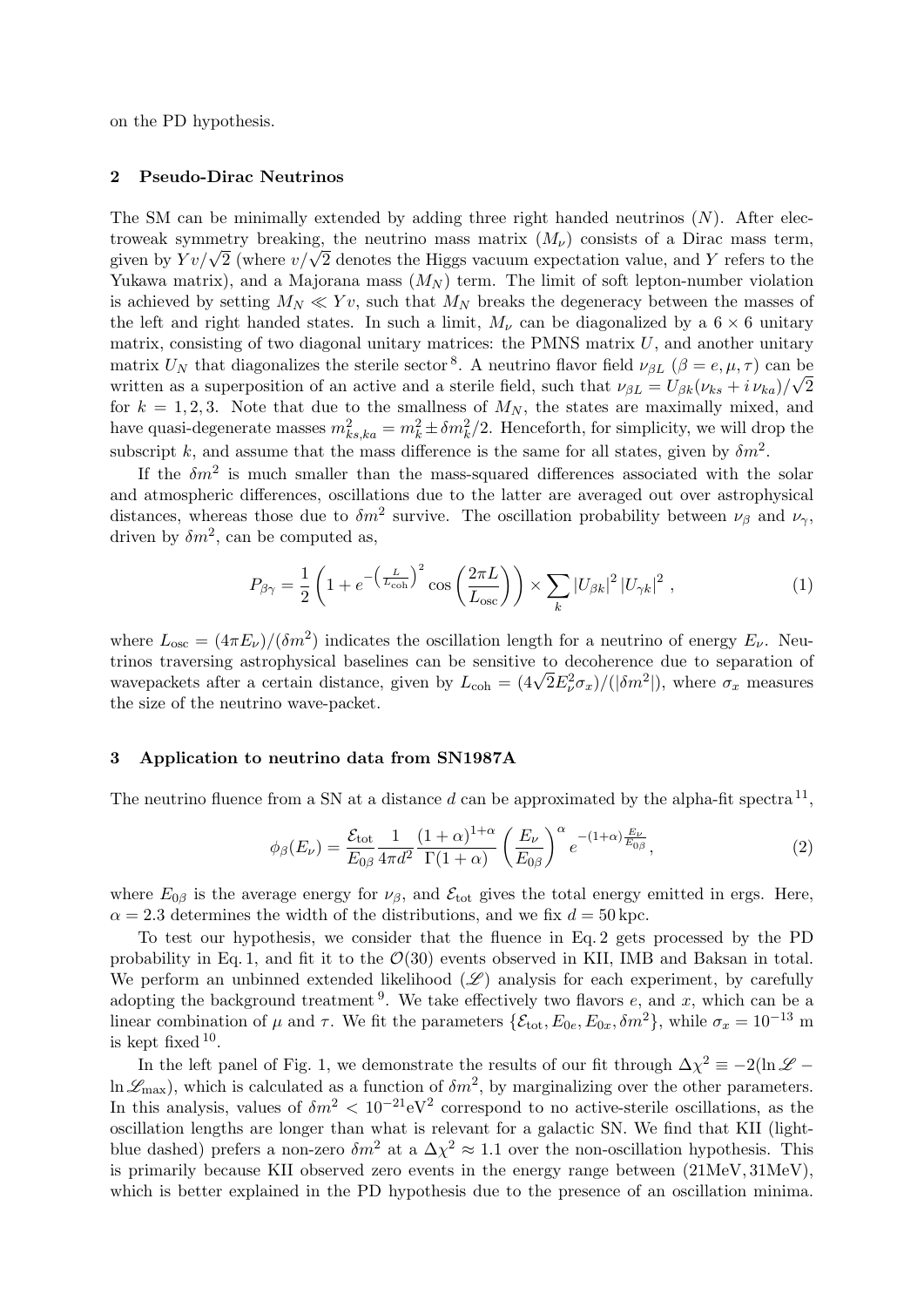

Figure 1 – Left: Plot showing marginalized  $\Delta \chi^2$  as a function of  $\delta m^2$  for KII, IMB, Baksan, and the combined set of three experiments. Right: Sensitivity plot on the  $\delta m^2 - \sigma_x$  plane for DUNE and HK, along with the exclusion contours from SN1987A for comparison.

Similarly IMB (green dotted) and Baksan (orange dot-dashed) also prefer the PD scenario by a  $\Delta \chi^2 \approx 1.7$ , although there is some tension between their best fit values.

Finally, the combined data from all three experiments prefer a non-zero value of  $\delta m^2 = 6.31 \times$  $10^{-20}$ eV<sup>2</sup>, disfavoring the no-oscillation scenario with  $\Delta \chi^2 \approx 3$ . This is primarily dominated by the tension in data between KII and IMB. Active-sterile oscillations due to  $\delta m^2$  allow to reconcile this difference, by predicting a broader spectra for IMB, while leading to a suppression of events observed in KII. Furthermore, the data can be used to exclude values  $2.55\times10^{-20}$ eV $^2$  $\delta m^2 \lesssim 3.0 \times 10^{-20} \text{eV}^2$  with a  $\Delta \chi^2 > 9$ . This makes it the lowest values of  $\delta m^2$  constrained by experiments till date, and provides the strongest constraints on the PD hypothesis. However, one needs to do a more dedicated Monte-Carlo analysis, before assigning a statistical significance to the exclusion region.

#### 3.1 Sensitivity studies for a future galactic supernova

This brings us to an important question – in the event of a future galactic SN, where we are far better prepared to detect thousands of events, how will the bounds on  $\delta m^2$  improve? For the analysis, we consider DUNE and HK, because of their large fiducial volume, and excellent energy reconstruction. We assume the SN to take place at 10kpc. For the analysis, we treat  $\mathcal{E}_{\text{tot}}$  and  $E_0$  as free parameters, while  $\delta m^2$  is varied for a series of values of  $\sigma_x$ . This allows us to get the sensitivity to both oscillations over large distances, as well as to decoherence due to wave-packet separation.

Our results are depicted in the right panel of Fig. [1,](#page-1-0) which shows the 95% sensitivity contours for DUNE (purple) and HK (green). We find that, for the baseline chosen, the maximum sensitivity appears around  $\delta m^2 \sim 10^{-20} \text{eV}^2$ . For smaller values of  $\delta m^2$ , oscillation baselines are longer than 10kpc, and hence sensitivity decreases. However, for  $\sigma_x \leq 10^{-14}$ m, some sensitivity still exists since a lower value of  $\sigma_x$  cancels the effect of low  $\delta m^2$ . On the other hand, for a larger  $\delta m^2$ , decoherence nullifies the effect of rapid oscillations. Furthermore, for values of  $\sigma_x > 10^{-13}$ m, there is little sensitivity to values of  $\sigma_x$  since the coherence length remains larger than the relevant baseline. We find that HK and DUNE results can be complementary, since HK can probe smaller values of  $\delta m^2$  due to its massive size, whereas DUNE has more sensitivity to larger values of  $\delta m^2$  due to its good energy resolution. To compare with existing results, the region which can be explored using data from SN1987A is shown in blue. Both DUNE and HK can easily probe a large chunk of the excluded region from SN1987A, and therefore, will be able to strengthen the results significantly.